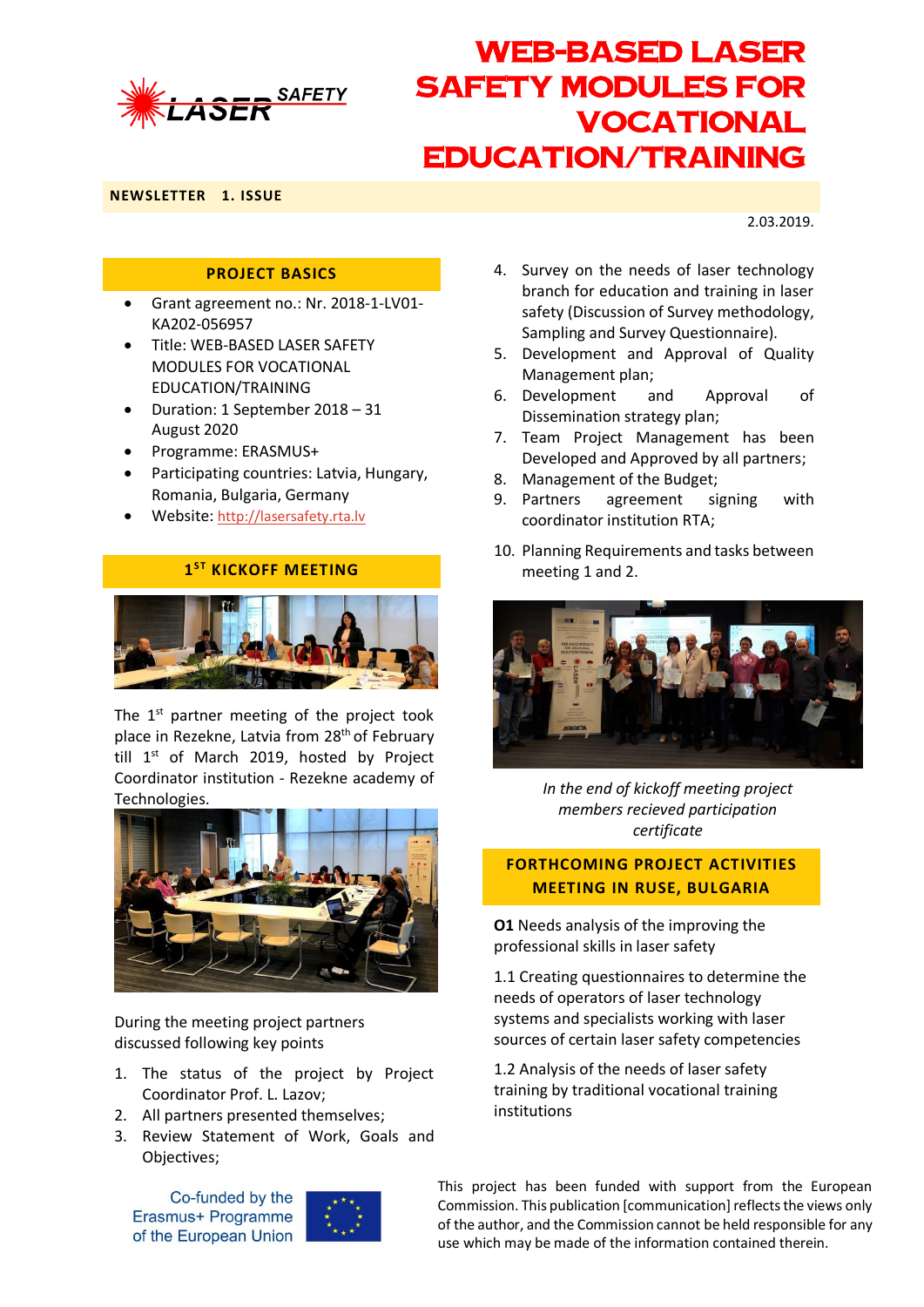

#### **NEWSLETTER 1. ISSUE**

2.03.2019.

1.3 Sending an inquiry to about 25 workers (operators) and 5 companies working in the field of photonics and laser technology.

**O2** Identification of main topics of the modules for improving the laser safety skills:

2.1. Identification of the main themes of the new modules for improving the knowledge and skills of the laser users on laser safety. 2.2. Based on the analysis of labor market needs and the analysis of the needs of workers in the field of photonics and laser technology, the project team defines the content of the modules for improving the competencies and skills in the field of laser safety.



**O3** Selection of the e-learning environment: 3.1. Platform is chosen and implemented. Three of our partners have functioning solutions.





*Photocredit: ThinkStock* 

Co-funded by the Erasmus+ Programme of the European Union

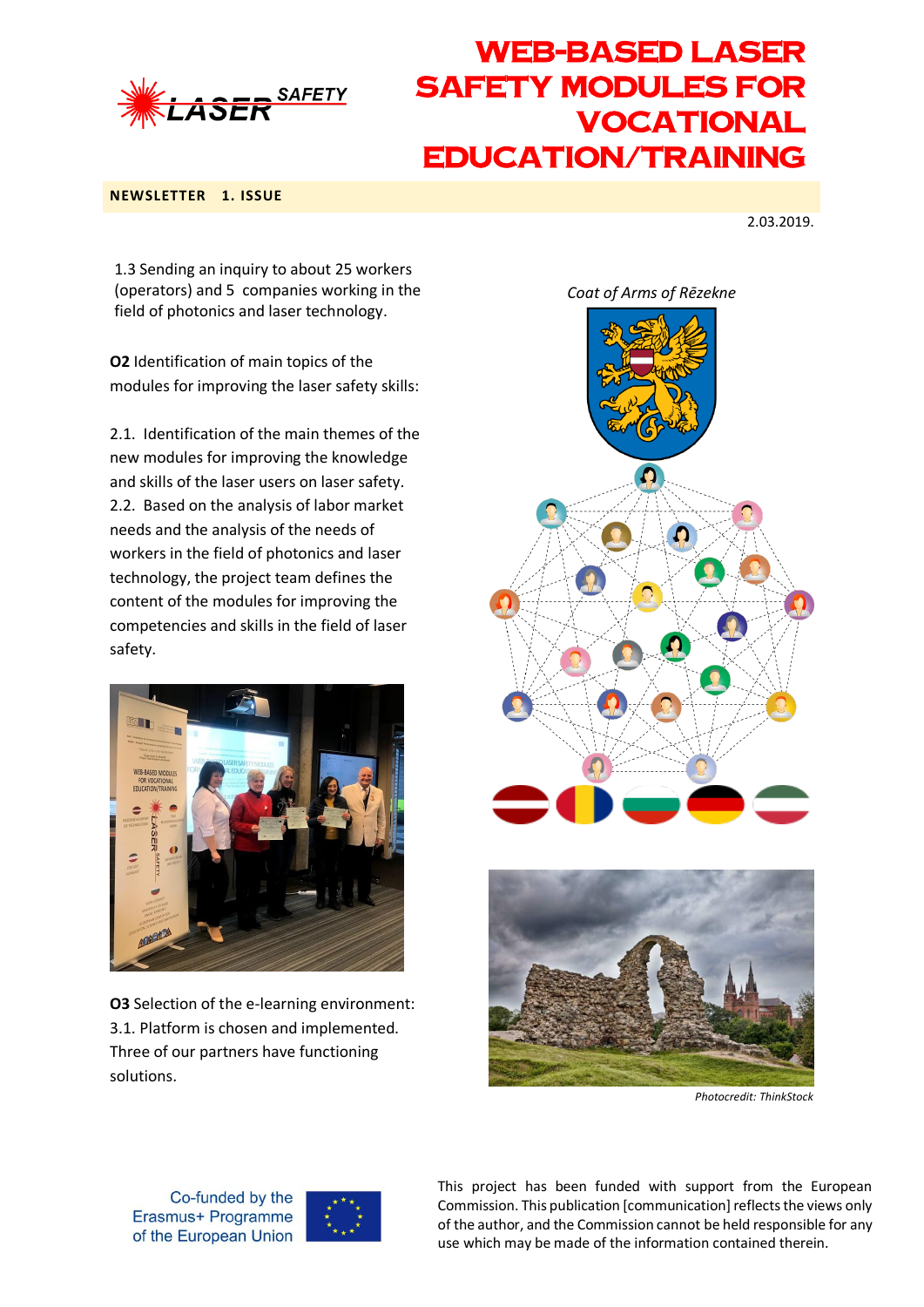

#### **NEWSLETTER 1. ISSUE**

2.03.2019.

*During the kickoff meeting participants had the opportunity to get acquainted with the sights of the city - Rezekne.*

### **PARTNERS:**

**PROJECT COORDINATOR:** Rezekne academy of Technologies **CONTACT:** Prof. Lybomir Lazov, E-mail: lyubomir.lazov@rta.lv

- Rezeknes Tehnologiju akademija, Latvia;
- Veda Consult, Bulgaria;
- European Center for Education, Science and Innovation, Bulgaria;
- iTStudy Hungary Számítástechnikai Oktató- és Kutatóközpont Kft., Hungary;
- University of Ruse Angel Kanchev, Bulgaria;
- SWA Bildungsakademie GmbH, Germany;
- Universitatea Din Pitesti, Romania.





*of WEB-BASED LASER SAFETY MODULES FOR VOCATIONAL EDUCATION/TRAINING project in the kickoff meeting.* 

*All in all it was great pleasure to cooperate with partners personally and discuss the future* 

Co-funded by the Erasmus+ Programme of the European Union



*Much has been done and much more to come.*